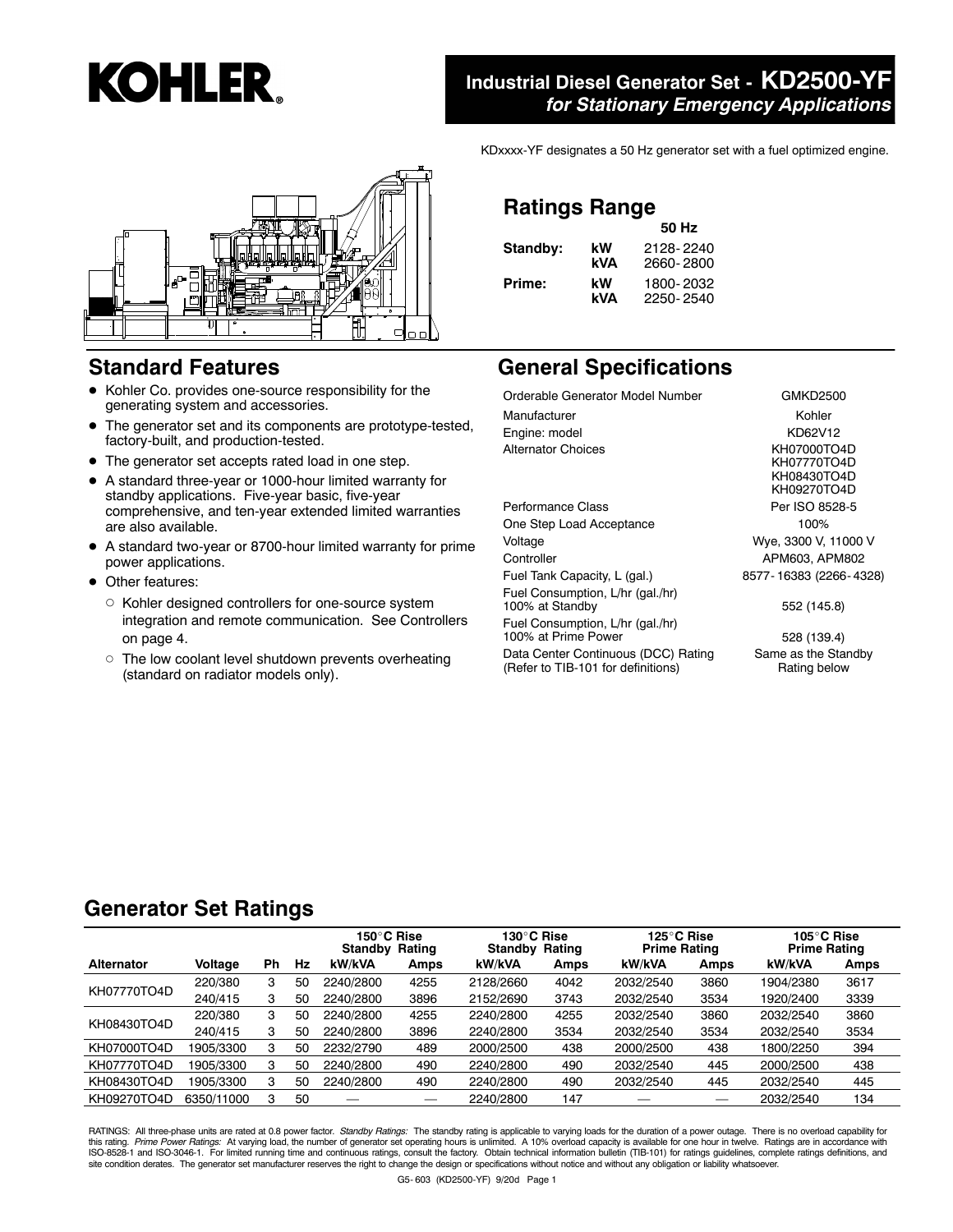# **KOHLER.**

#### **Industrial Diesel Generator Set - KD2500-YF** *for Stationary Emergency Applications*

| <b>Engine Specifications</b>                                      | 50 Hz                                 |  |  |
|-------------------------------------------------------------------|---------------------------------------|--|--|
| Manufacturer                                                      | Kohler                                |  |  |
| Engine: model                                                     | KD62V12                               |  |  |
| Engine: type                                                      | 4-Cycle, Turbocharged,<br>Intercooled |  |  |
| Cylinder arrangement                                              | $12-V$                                |  |  |
| Displacement, L (cu. in.)                                         | 62 (3783)                             |  |  |
| Bore and stroke, mm (in.)                                         | 175 x 215 (6.89 x 8.46)               |  |  |
| Compression ratio                                                 | 16.0:1                                |  |  |
| Piston speed, m/min. (ft./min.)                                   | 645 (2116)                            |  |  |
| Main bearings: quantity, type                                     | 7, Precision Half Shells              |  |  |
| Rated rpm                                                         | 1500                                  |  |  |
| Max. power at rated rpm, kWm (BHP)                                | 2406 (3226)                           |  |  |
| Cylinder head material                                            | Cast Iron                             |  |  |
| Crankshaft material                                               | Steel                                 |  |  |
| Valve (exhaust) material                                          | Steel                                 |  |  |
| Governor: type, make/model                                        | <b>KODEC Electronic Control</b>       |  |  |
| Frequency regulation, no-load to-full load                        | Isochronous                           |  |  |
| Frequency regulation, steady state                                | ±0.25%                                |  |  |
| Frequency                                                         | Fixed                                 |  |  |
| Air cleaner type, all models                                      | Dry                                   |  |  |
| <b>Lubricating System</b>                                         | 50 Hz                                 |  |  |
| Type                                                              | <b>Full Pressure</b>                  |  |  |
| Oil pan capacity with filter (initial fill),<br>$L$ (qt.)         | 335 (354)                             |  |  |
| Oil filter: quantity, type                                        | 6, Cartridge                          |  |  |
| Oil cooler                                                        | Water-Cooled                          |  |  |
| Kohler recommends the use of Kohler Genuine oil and filters.<br>ş |                                       |  |  |
| <b>Fuel System</b>                                                | 50 Hz                                 |  |  |
| $\mathsf{End}$ output line min $\mathsf{ID}$ mm (in )             | OE 11 OI                              |  |  |

| Fuel supply line, min. ID, mm (in.)                                  | 25(1.0)                                             |
|----------------------------------------------------------------------|-----------------------------------------------------|
| Fuel return line, min. ID, mm (in.)                                  | 19 (0.75)                                           |
| Max. fuel flow, Lph (qph)                                            | 560 (148)                                           |
| Min./max. fuel pressure at engine supply<br>connection, kPa (in. Hg) | $-30/30$ ( $-8.8/8.8$ )                             |
| Max. return line restriction, kPa (in. Hq)                           | 30(8.9)                                             |
| Fuel filter: quantity, type                                          | 1, Primary Engine Filter<br>1, Fuel/Water Separator |
| Recommended fuel                                                     | #2 Diesel ULSD                                      |

| <b>Fuel Consumption</b>                                                                               | 50 Hz                 |  |  |
|-------------------------------------------------------------------------------------------------------|-----------------------|--|--|
| Diesel, Lph (gph) at % load                                                                           | <b>Standby Rating</b> |  |  |
| 100%                                                                                                  | 552 (145.8)           |  |  |
| 75%                                                                                                   | 414<br>(109.4)        |  |  |
| 50%                                                                                                   | 289<br>(76.3)         |  |  |
| 25%                                                                                                   | 164<br>(43.2)         |  |  |
| Diesel, Lph (gph) at % load                                                                           | <b>Prime Rating</b>   |  |  |
| 100%                                                                                                  | (139.4)<br>528        |  |  |
| 75%                                                                                                   | (113.7)<br>430        |  |  |
| 50%                                                                                                   | 290<br>(76.5)         |  |  |
| 25%                                                                                                   | 164<br>(43.3)         |  |  |
| <b>Radiator System</b>                                                                                | 50 Hz                 |  |  |
| Ambient temperature, °C (°F)*                                                                         | 50 (122)              |  |  |
| Engine jacket water capacity, L (gal.)                                                                | 356 (94)              |  |  |
| Radiator system capacity, including<br>engine, L (gal.)                                               | 643 (170)             |  |  |
| Engine jacket water flow, Lpm (gpm)                                                                   | 1800 (476)            |  |  |
| Heat rejected to cooling water at rated<br>kW, dry exhaust, kW (Btu/min.)                             | 800 (45536)           |  |  |
| Charge cooler water flow, Lpm (gpm)                                                                   | 500 (132)             |  |  |
| Heat rejected to charge cooling water at<br>rated kW, dry exhaust, kW (Btu/min.)                      | 700 (39844)           |  |  |
| Water pump type                                                                                       | Centrifugal           |  |  |
| Fan diameter, including blades, mm (in.)                                                              | 2434 (96)             |  |  |
| Fan, kWm (HP)                                                                                         | 52 (69.7)             |  |  |
| Max. restriction of cooling air, intake and<br>discharge side of radiator, kPa (in. H <sub>2</sub> O) | 0.125(0.5)            |  |  |
| *<br>Enclosure with enclosed silencer reduces ambient temperature<br>capability by 5°C (9°F).         |                       |  |  |

| <b>Remote Radiator System†</b>                                              | 50 Hz                 |  |  |  |
|-----------------------------------------------------------------------------|-----------------------|--|--|--|
| Exhaust manifold type                                                       | Drv                   |  |  |  |
| Connection sizes:                                                           | Class 150 ANSI Flange |  |  |  |
| Water inlet/outlet, mm (in.)                                                | 216 (8.5) Bolt Circle |  |  |  |
| Intercooler inlet/outlet, mm (in.)                                          | 178 (7.0) Bolt Circle |  |  |  |
| Static head allowable<br>above engine, kPa (ft. H <sub>2</sub> O)           | 70 (23.5)             |  |  |  |
| $\ddot{\tau}$ Contact your local distributor for cooling system options and |                       |  |  |  |

† Contact your local distributor for cooling system options and specifications based on your specific requirements.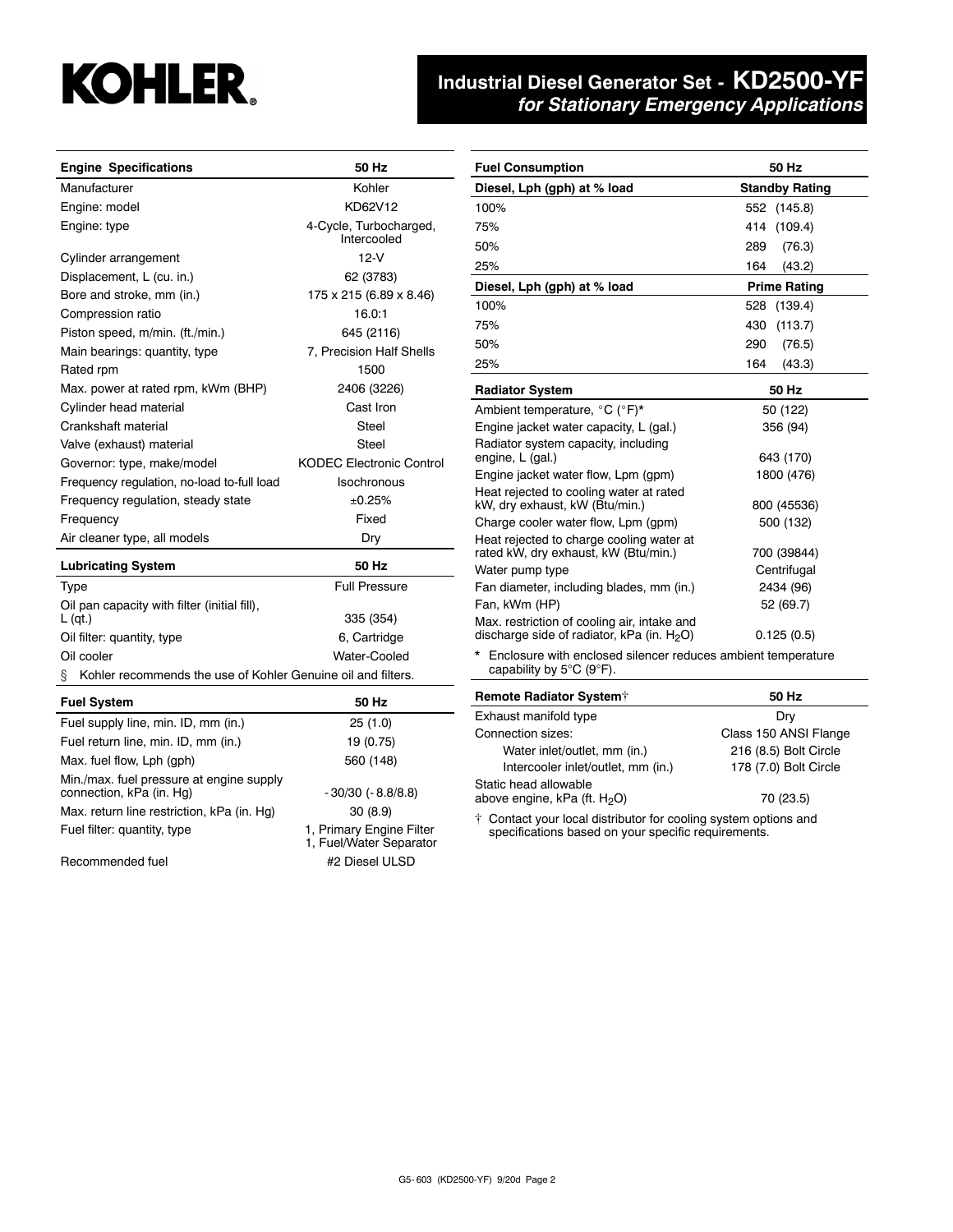# **KOHLER.**

#### **Industrial Diesel Generator Set - KD2500-YF** *for Stationary Emergency Applications*

| <b>Exhaust System</b>                                                                                                       | 50 Hz                                                             |
|-----------------------------------------------------------------------------------------------------------------------------|-------------------------------------------------------------------|
| Exhaust flow at rated kW, $m^3$ /min. (cfm)                                                                                 | 445 (15715)                                                       |
| Exhaust temperature at rated kW at<br>25°C (77°F) ambient, dry exhaust,<br>$^{\circ}$ C ( $^{\circ}$ F)                     | 470 (878)                                                         |
| Maximum allowable back pressure,<br>kPa (in. Hg)                                                                            | 8.5(2.5)                                                          |
| Exh. outlet size at eng. hookup, mm (in.)                                                                                   | See ADV drawing                                                   |
| <b>Electrical System</b>                                                                                                    | 50 Hz                                                             |
| Battery charging alternator:                                                                                                |                                                                   |
| Ground (negative/positive)                                                                                                  | Negative                                                          |
| Volts (DC)                                                                                                                  | 24                                                                |
| Ampere rating                                                                                                               | 140                                                               |
| Starter motor qty. at starter motor power<br>rating, rated voltage (DC)                                                     | Standard: 2 @ 9 kW, 24;<br>Redundant (optional);<br>2 @ 15 kW, 24 |
| Battery, recommended cold cranking<br>amps (CCA):                                                                           |                                                                   |
| Quantity, CCA rating each, type<br>(with standard starters)                                                                 | 4, 1110, AGM                                                      |
| Quantity, CCA rating each, type<br>(with redundant starters)                                                                | 8, 1110, AGM                                                      |
| Battery voltage (DC)                                                                                                        | 12                                                                |
| <b>Air Requirements</b>                                                                                                     | 50 Hz                                                             |
| Radiator-cooled cooling air,<br>m <sup>3</sup> /min. (scfm)‡                                                                | 2549 (90000)                                                      |
| Cooling air required for generator set<br>when equipped with city water cooling or<br>remote radiator, based on 14°C (25°F) |                                                                   |
| rise, m <sup>3</sup> /min. (scfm) $\ddagger$                                                                                | 1002 (35385)                                                      |
| Combustion air, m <sup>3</sup> /min. (cfm)                                                                                  | 150 (5297)                                                        |
| Heat rejected to ambient air:                                                                                               |                                                                   |
| Engine, kW (Btu/min.)                                                                                                       | 150 (8538)                                                        |
| Alternator, kW (Btu/min.)                                                                                                   | 160 (9099)                                                        |
|                                                                                                                             |                                                                   |

 $\ddagger$  Air density = 1.20 kg/m<sup>3</sup> (0.075 lbm/ft<sup>3</sup>)

| <b>Alternator Specifications</b> |                                          | 50 Hz                                                      |  |  |
|----------------------------------|------------------------------------------|------------------------------------------------------------|--|--|
| Type                             |                                          | 4-Pole, Rotating-Field                                     |  |  |
| Exciter type                     |                                          | Brushless, Permanent-<br><b>Magnet Pilot Exciter</b>       |  |  |
| Voltage regulator                |                                          | Solid-State, Volts/Hz                                      |  |  |
| Insulation:                      |                                          | NEMA MG1, UL 1446,<br>Vacuum Pressure<br>Impregnated (VPI) |  |  |
| Material                         |                                          | Class H, Synthetic,<br>Nonhygroscopic                      |  |  |
| Temperature rise                 |                                          | 130°C, 150°C Standby                                       |  |  |
| Bearing: quantity, type          |                                          | 1 or 2, Sealed                                             |  |  |
| Coupling                         |                                          | Flexible Disc or Coupling                                  |  |  |
| Amortisseur windings             |                                          | Full                                                       |  |  |
|                                  | Alternator winding type (up to 600 V)    | Random Wound                                               |  |  |
|                                  | Alternator winding type (above 600 V)    | Form Wound                                                 |  |  |
| Rotor balancing                  |                                          | 125%                                                       |  |  |
|                                  | Voltage regulation, no-load to full-load | ±0.25%                                                     |  |  |
| Unbalanced load capability       |                                          | 100% of Rated<br><b>Standby Current</b>                    |  |  |
| Peak motor starting kVA:         |                                          | $(35%$ dip for<br>voltages below)                          |  |  |
| KH07770TO4D<br>380 V             |                                          | 5389                                                       |  |  |
| 380 V                            | KH08430TO4D                              | 6198                                                       |  |  |
| 3300 V                           | KH07000TO4D                              | 6803                                                       |  |  |
| 3300 V                           | KH07770TO4D                              | 6251                                                       |  |  |
| 3300 V<br>KH08430TO4D            |                                          | 8164                                                       |  |  |
| 11000 V<br>KH09270TO4D           |                                          | 4838                                                       |  |  |

#### **Alternator Standard Features**

- $\bullet$  The pilot-excited, permanent magnet (PM) alternator provides superior short-circuit capability.
- All models are brushless, rotating-field alternators.
- NEMA MG1, IEEE, and ANSI standards compliance for temperature rise and motor starting.
- Sustained short-circuit current of up to 300% of the rated current for up to 10 seconds.
- Sustained short-circuit current enabling downstream circuit breakers to trip without collapsing the alternator field.
- Self-ventilated and dripproof construction.
- Superior voltage waveform from two-thirds pitch windings and skewed stator.
- $\bullet$  Brushless alternator with brushless pilot exciter for excellent load response.

**NOTE:** See TIB- 102 Alternator Data Sheets for alternator application data and ratings, efficiency curves, voltage dip with motor starting curves, and short circuit decrement curves.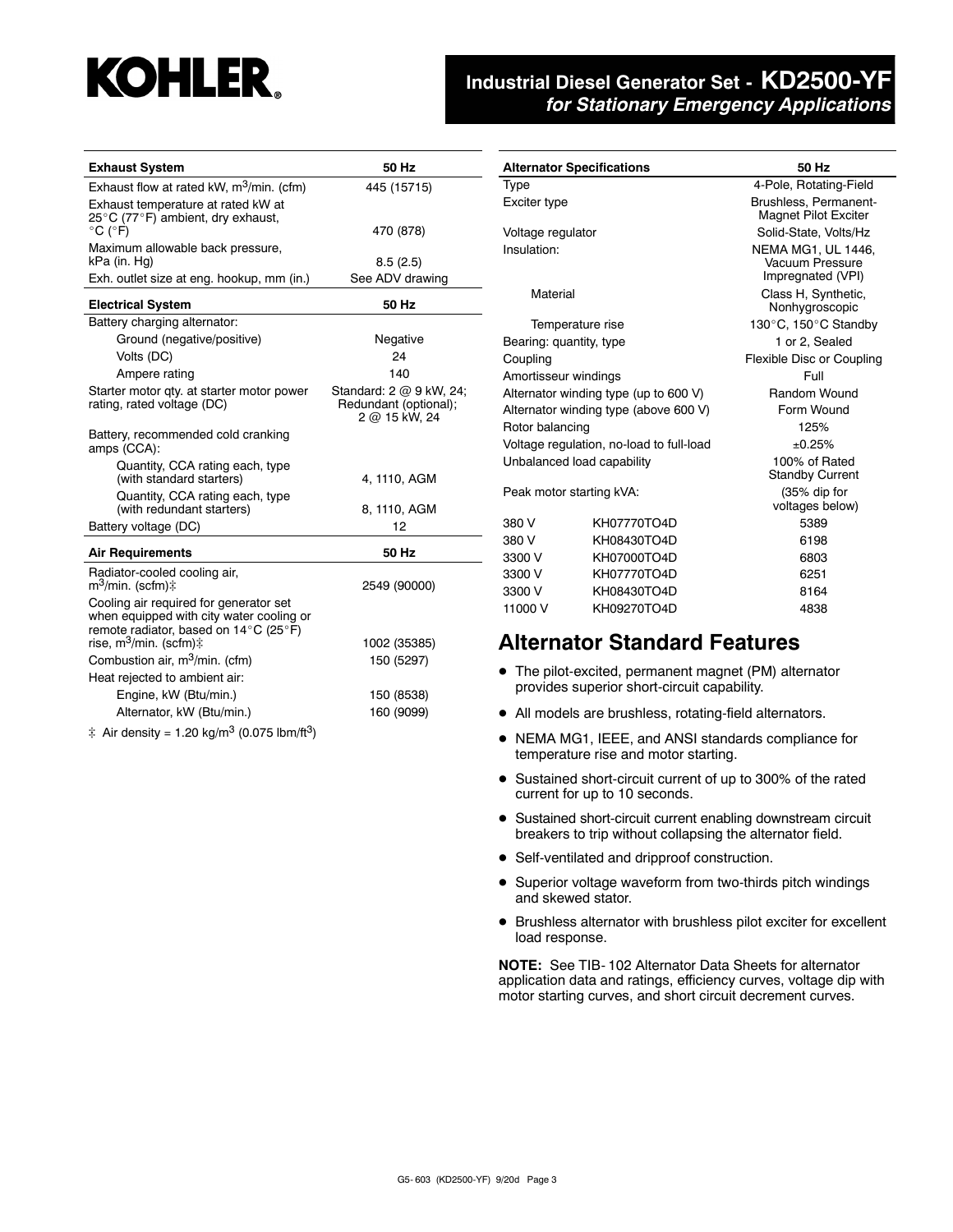# **KOHLER.**

# **Controllers**



#### **APM802 Controller**

Provides advanced control, system monitoring, and system diagnostics for optimum performance and compatibility.

- 12-inch graphic display with touch screen and menu control provide easy local data access
- $\bullet$  Measurements are selectable in metric or English units
- User language is selectable
- $\bullet$  Two USB ports allow connection of a flash drive, mouse, or keypad
- Electrical data, mechanical data, and system settings can be saved to a flash drive
- Ethernet port allows connection to a PC type computer or Ethernet switch
- The controller supports Modbus<sup>®</sup> RTU and TCP protocols
- NFPA 110 Level 1 capability

Refer to G6-152 for additional controller features and accessories.

Modbus<sup>®</sup> is a registered trademark of Schneider Electric.

# **KOHI EE**

#### **APM603 Controller**

Provides advanced control, system monitoring, and system diagnostics for optimum performance and compatibility.

- 7-inch graphic display with touch screen and menu control provides easy local data access
- Measurements are selectable in metric or English units
- Paralleling capability to control up to 8 generators on an isolated bus with first-on logic, synchronizer, kW and kVAR load sharing, and protective relays
- Note: Parallel with other APM603 controllers only
- **•** Generator management to turn paralleled generators off and on as required by load demand
- $\bullet$  Load management to connect and disconnect loads as required
- · Controller supports Modbus<sup>®</sup> RTU, Modbus® TCP, SNMP and BACnet<sup>®</sup>
- $\bullet$  Integrated voltage regulator with  $\pm 0.25\%$  regulation
- $\bullet$  Built-in alternator thermal overload protection
- $\bullet$  UL-listed overcurrent protective device
- NFPA 110 Level 1 capability

Refer to G6-162 for additional controller features and accessories.

BACNet<sup>®</sup> is a registered trademark of ASHRAE.

### **Industrial Diesel Generator Set - KD2500-YF** *for Stationary Emergency Applications*

#### **Codes and Standards**

- Engine- generator set is designed and manufactured in facilities certified to standards ISO2008:9001 and ISO2004:14001.
- $\bullet$  Generator set meets NEMA MG1, BS5000, ISO, DIN EN, and IEC standards, NFPA 110
- Engine generator set is tested to ISO 8528-5 for transient response.
- The generator set and its components are prototype-tested, factory-built, and production-tested.

## **Third-Party Compliance**

#### **Available Approvals and Listings**

 $\Box$  cULus Listing (fuel tanks only)

## **Warranty Information**

- A standard three-year or 1000-hour limited warranty for standby applications. Five-year basic, five-year comprehensive, and ten-year extended limited warranties are also available.
- A standard two-year or 8700-hour limited warranty for prime power applications.

#### **Available Warranties for Standby Applications**

- 5-Year Basic Limited Warranty
- 5-Year Comprehensive Limited Warranty
- 10-Year Major Components Limited Warranty

#### **Standard Features**

- Closed Crankcase Ventilation (CCV) Filters
- **Customer Connection**
- Local Emergency Stop Switch
- **Oil Drain and Coolant Drain Extension**
- Operation and Installation Literature
- Fan Bearing Grease Extension
- **•** Generator Heater
- Fuel/Water Separator
- Spring Isolation Under the Skid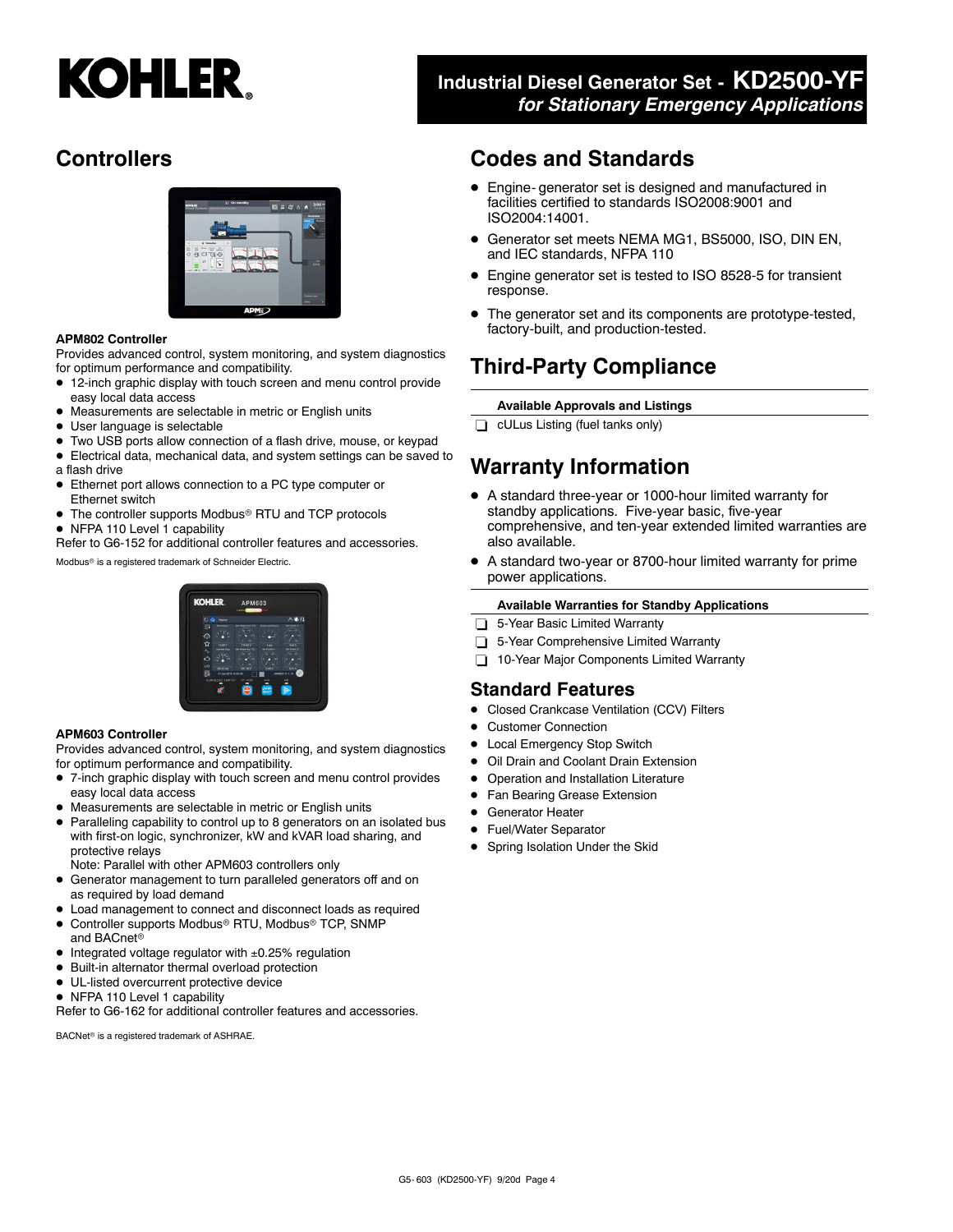

#### **Industrial Diesel Generator Set - KD2500-YF** *for Stationary Emergency Applications*

#### **Available Options**

|         | <b>Circuit Breakers</b>                                                    |                | <b>Electrical System</b>                                       |
|---------|----------------------------------------------------------------------------|----------------|----------------------------------------------------------------|
|         | <b>Type</b><br>Rating                                                      | ◻              | Battery, AGM (kit with qty. 4)                                 |
| ப       | Magnetic Trip<br>80%<br>H                                                  | 0.             | <b>Battery Charger</b>                                         |
|         | <b>Thermal Magnetic Trip</b><br>100%<br>n                                  | $\Box$         | Battery Heater; 100 W, 120 V, 1Ph                              |
|         | Electronic Trip (LI)<br><b>Operation</b>                                   |                | <b>Battery Rack and Cables</b>                                 |
| l I     | <b>Electronic Trip with</b><br>Manual<br>n                                 |                | <b>Redundant Starters</b>                                      |
|         | Short Time (LSI)<br>Electrically Operated (for paralleling)<br>n           |                | <b>Fuel System</b>                                             |
| ப       | Electronic Trip with<br>Ground Fault (LSIG)                                | ΠL             | <b>Flexible Fuel Lines</b>                                     |
|         | <b>Circuit Breaker Mounting</b>                                            |                | Restriction Gauge (for fuel/water separator)                   |
|         | <b>Generator Mounted</b>                                                   |                |                                                                |
| ப       | <b>Remote Mounted</b>                                                      |                | Literature                                                     |
| ப       | Bus Bar (for remote mounted breakers)                                      | $\Box$         | <b>General Maintenance</b>                                     |
|         | <b>Enclosed Remote Mounted Circuit Breakers</b>                            | n              | <b>NFPA 110</b>                                                |
| ப       | NEMA 1 (15-5000 A)                                                         | n              | Overhaul                                                       |
|         | NEMA 3R (15-1200 A)                                                        |                | Production                                                     |
|         |                                                                            |                | <b>Miscellaneous</b>                                           |
|         | <b>Approvals and Listings</b>                                              | $\Box$         | Air Cleaner, Heavy Duty                                        |
| ப       | cULus Listing (fuel tanks only)                                            | $\Box$         | Air Cleaner Restriction Indicator                              |
|         | <b>Enclosed Unit</b>                                                       | Π              | Alternator Air Filter (will reduce generator set output by 5%) |
| ⊔       | Sound Level 1 Enclosure/Fuel Tank Package                                  |                | Automatic Oil Replenishment System                             |
|         | Sound Level 2 Enclosure/Fuel Tank Package                                  |                | Engine Fluids (oil and coolant) Added                          |
|         | <b>Open Unit</b>                                                           |                | Rated Power Factor Testing                                     |
| ⊔       | Exhaust Silencer, Critical (kits: PA-354880 qty. 3)                        |                | <b>Electrical Package</b>                                      |
| ப       | Exhaust Silencer, Hospital (kits: PA-354900 qty. 3)                        | ப              | Basic Electrical Package (select 1 Ph or 3 Ph)                 |
| ப       | Flexible Exhaust Connector, Stainless Steel                                | n              | Wire Alternator Heater (1 Ph)                                  |
|         |                                                                            | $\blacksquare$ | Wire Battery Charger (1 Ph)                                    |
|         | <b>Controller</b>                                                          | П              | Wire Block Heater (select 1 Ph or 3 Ph)                        |
| ப       | Input/Output, Digital                                                      | П              | Wire Controller Heater (1 Ph)                                  |
| ப       | Input/Output, Thermocouple (standard on 3300 V)<br>Load Shed (APM802 only) |                | <b>Warranty (Standby Applications only)</b>                    |
| $\perp$ | <b>Manual Key Switch</b>                                                   | П.             | 5-Year Basic Limited Warranty                                  |
| ப       | Remote Emergency Stop Switch                                               |                | 5-Year Comprehensive Limited Warranty                          |
| ப       | Lockable Emergency Stop Switch                                             |                | 10-Year Major Components Limited Warranty                      |
| ப       | Remote Serial Annunciator Panel                                            |                | Other                                                          |
|         | <b>Cooling System</b>                                                      | ⊔              |                                                                |
|         | Block Heater; 9000 W, 380 V, 3 Ph                                          | ◻              |                                                                |
| l I     | Required for ambient temperatures below $10^{\circ}$ C (50 $^{\circ}$ F).  |                |                                                                |

#### **Dimensions and Weights**

Overall Size, max., L x W x H, mm (in.): 6957 x 2852 x 3307 Weight, radiator model, max. wet, kg (lb.):

 $(273.9 \times 112.3 \times 130.2)$ <br> $27033 (59598)$ 



NOTE: This drawing is provided for reference only and should not be used for planning installation. Contact your local distributor for more detailed information.

G5- 603 (KD2500-YF) 9/20d Page 5